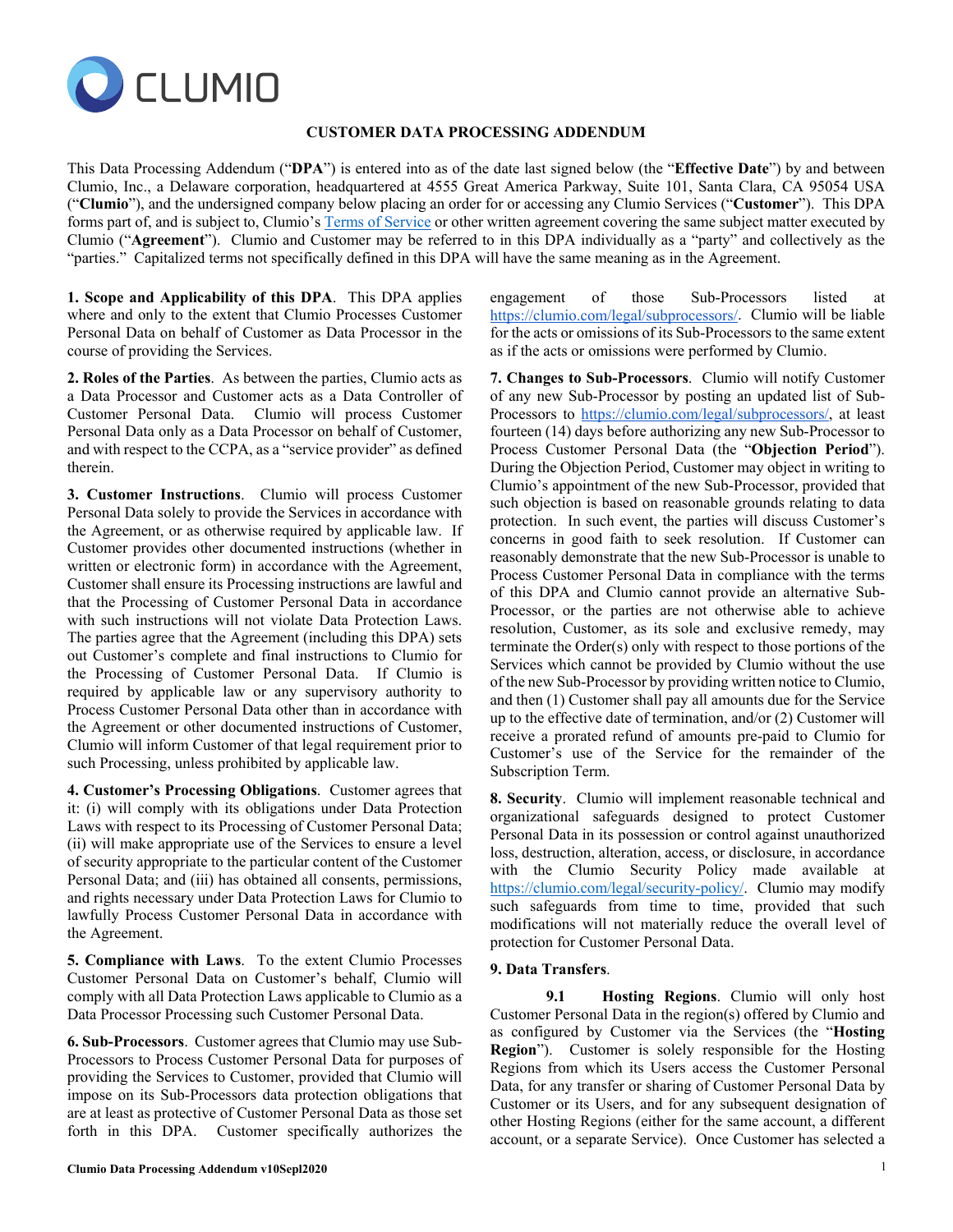

Hosting Region, Clumio will not Process Customer Personal Data from outside the Hosting Region except as reasonably necessary to provide the Services procured by Customer, or as necessary to comply with the law or binding order of a governmental body.

**9.2 Standard Contractual Clauses**. To the extent Customer transfers Customer Personal Data from the EEA to Clumio in a country outside of the EEA that has not been deemed by the European Commission to provide an adequate level of data protection, the Standard Contractual Clauses, as pre-populated by Clumio in Exhibit A, will govern such transfer. The Standard Contractual Clauses will not apply to Customer Data that is not transferred outside the EEA. The parties agree that the certifications or reports provided in Section 11 ("Audits and Inspections") below will be used to satisfy any applicable audit rights under the Standard Contractual Clauses. For avoidance of doubt, nothing in this DPA modifies or amends the Standard Contractual Clauses.

**10. Security Incident**. If Clumio discovers a Security Incident has occurred, Clumio will notify Customer promptly unless otherwise prohibited by law or otherwise instructed by a law enforcement or supervisory authority. Such notification will provide information about the nature and likely consequences of the Security Incident and how to request additional information if required. In addition to providing such notification, Clumio will promptly take reasonable steps to mitigate the effects of the Security Incident and to minimize any damage resulting from the Security Incident.

**11. Audits and Inspections**. Clumio uses external auditors to verify the adequacy of its security measures, including the security of the physical facilities from which Clumio provides the Services. This audit: (i) will be performed at least annually; (ii) will be performed according to ISO 27001 and/or SSAE 18 standards or substantially equivalent alternative standards; (iii) will be performed by independent third party security professionals at Clumio's selection and expense; and (iv) will result in the generation of a SOC 2 audit report ("**Audit Report**"), which will be Clumio's Confidential Information. At Customer's written request, and provided that the parties have applicable confidentiality terms in place, Clumio will provide Customer with a copy of the Audit Report so that Customer can reasonably verify Clumio's compliance with its obligations under this DPA. Customer agrees that the Audit Report, together with any third-party certification (e.g., ISO 27001) maintained by Clumio, will be used to satisfy any audit or inspection requests by or on behalf of Customer and to demonstrate compliance with applicable obligations of Clumio as set forth in this DPA.

**12. Data Subject Requests**. To the extent legally permitted, Clumio shall promptly notify Customer if Clumio receives a request from a Data Subject that identifies Customer and seeks to exercise the Data Subject's right to access, rectify, erase, transfer or port Customer Personal Data, or to restrict the Processing of Customer Personal Data ("**Data Subject Request**"). The Service provides Customer with a number of controls that Customer may use to assist it in responding to a Data Subject Request, and Customer will be responsible for responding to any such Data Subject Request. Customer understands that Clumio does not have access to Customer Data sufficient to respond to such Data Subject Requests.

**13. Term and Termination**. This DPA will expire on the earlier of: (i) an authorized termination in accordance with this DPA; (ii) the natural expiration or termination of the Agreement; or (iii) the execution of an updated DPA that supersedes this DPA. Either party may immediately terminate this DPA and the Agreement if the other party materially breaches any provision of this DPA and fails to cure such breach within 30 days from the date of such party's written notice to the other party.

**14. Return or Destruction**. Upon termination or expiration of the Agreement for any reason, (i) Customer may retrieve or delete all Customer Personal Data as set forth in the Agreement, and (ii) Clumio may delete all Customer Personal Data as set forth in the Agreement, unless otherwise required by applicable law.

**15. No Assignment**. This DPA will inure to the benefit of each party's permitted successors and assigns. Except in connection with a merger, acquisition, or sale of all or substantially all of a party's assets or voting securities, neither party may assign this DPA without the advance written consent of the other party. Any other transfer or assignment of this DPA except as expressly authorized under this Section will be null and void.

**16. Interpretation**. It is the parties' intent that any ambiguity under this DPA will be interpreted consistently with the intent to comply with applicable laws, including without limitation, Data Protection Laws.

**17. Miscellaneous**. This DPA and the Agreement is the entire agreement between Clumio and Customer and supersedes all previous written and oral communications between the parties with respect to the subject matter hereof. The parties agree that this DPA shall replace and supersede any existing data processing addendum that the parties may have previously entered into in connection with the Services. Except as provided by this DPA, the Agreement remains unchanged and in full force and effect. This DPA may only be amended in a writing signed by duly authorized representatives of the parties. If any provision of this DPA is held to be invalid or unenforceable, that provision will be limited to the minimum extent necessary so that this DPA will otherwise remain in effect. Any waiver or failure to enforce any provision of this DPA on one occasion will not be deemed a waiver of any other provision or of such provision on any other occasion. This DPA may be executed in the original or other electronic means in any number of counterparts, each of which shall be deemed an original, and all of which together shall constitute one and the same instrument. This DPA will be governed by and construed in accordance with governing law and jurisdiction provisions in the Agreement. Nothing in this DPA is intended to create an agency relationship between the parties.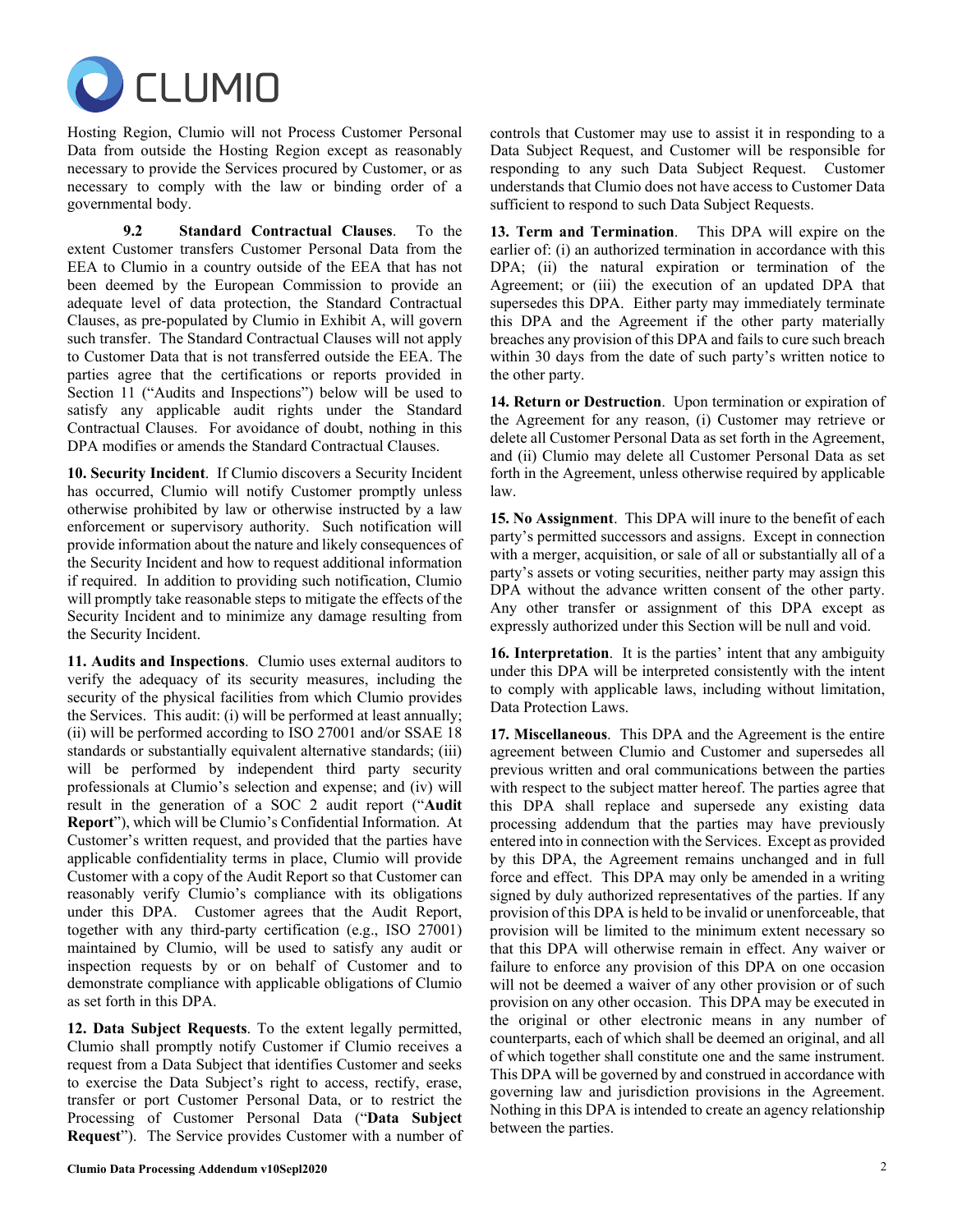

**18. Priority of Terms**. To the extent there is a conflict between the Agreement and the terms of this DPA, the terms of this DPA will prevail in connection with the Processing of Customer Personal Data. Notwithstanding the foregoing, and solely to the extent applicable to any Customer Personal Data comprised of patient, medical or other protected health information regulated by HIPAA or any similar U.S. federal or state health care laws, rules or regulations ("**HIPAA Data**"), if there is any conflict between this DPA and the BAA, then the BAA shall prevail solely with respect to such HIPAA Data.

**19. Definitions**. Capitalized terms not specifically defined in this DPA will have the same meaning as in the Agreement.

"**BAA**" means a business associate agreement as made available by Clumio at <https://clumio.com/legal/baa/> and executed by the parties, if applicable.

"**CCPA**" means the California Consumer Privacy Act of 2018, Cal. Civil Code § 1798.100 et seq.

"**Customer Data**" means any information, in any form, format or media (including paper, electronic and other records), which Customer uploads or submits, as applicable, to Clumio to Process on its behalf as a Data Processor in performing the Services.

"**Customer Personal Data**" means Customer Data relating to an identified or identifiable natural person.

"**Data Controller**" means an entity which, alone or jointly with others, determines the purposes and means of Processing of Customer Personal Data.

"**Data Processor**" means an entity which Processes Customer Personal Data on behalf of the Data Controller.

"**Data Protection Laws**" means all privacy or data protection laws applicable to the Processing of Customer Personal Data under the Agreement or this DPA, including, where applicable, EU Data Protection Laws and the CCPA.

"**Data Subject**" means the identified or identifiable natural person to whom Customer Personal Data relates.

"**EEA**" means the European Economic Area.

"**EU Data Protection Laws**" means the European Union ("**EU**") General Data Protection Regulation ("**GDPR**") and EU Member State data protection laws implementing or supplementing the GDPR.

"**Processing**" means any operation or set of operations which is performed on Customer Personal Data, whether or not by automated means, such as collection, recording, organization, structuring, storage, adaptation or alteration, retrieval, consultation, use, disclosure by transmission, dissemination or otherwise making available, alignment or combination, restriction, erasure or destruction. "**Process**," **Processes**," and "**Processed**" will be interpreted accordingly.

"**Security Incident**" means a breach of security of the Services leading to accidental or unlawful destruction, loss, alteration, unauthorized discloser of, or access to Customer Personal Data in the possession or control of Clumio.

"**Services**" means the services provided by Clumio as set forth in the Agreement. Services may include Clumio's software-asa-service offerings which a Customer purchases as a subscription for a defined term ("**SaaS Services**") and/or Clumio's generally available technical support and maintenance services ("**Support Services**"), as may be further specified in the applicable Order.

"**Standard Contractual Clauses**" means the EU Standard Contractual Clauses (Controller to Processor) as made available by the [Publications Office of the European Union.](https://eur-lex.europa.eu/legal-content/en/TXT/?uri=CELEX%3A32010D0087)

"**Sub-Processor**" means any third-party Data Processor engaged by Clumio or its Affiliates to Process Customer Personal Data.

# **// Signature Block //**

Please note that this version of Clumio's Data Processing Addendum is made available for review only. To sign this Data Processing Addendum, please use [Clumio's DPA DocuSign PowerForm made available here.](https://na3.docusign.net/Member/PowerFormSigning.aspx?PowerFormId=8631a12c-1233-4f39-9383-bdff781564a7&env=na3&acct=0a6364de-1f27-41e9-bf13-aad2be73b3e1&v=2)

If needed, instructions for the DPA PowerForm ar[e available here.](https://clumio.com/legal/powerform-instructions/)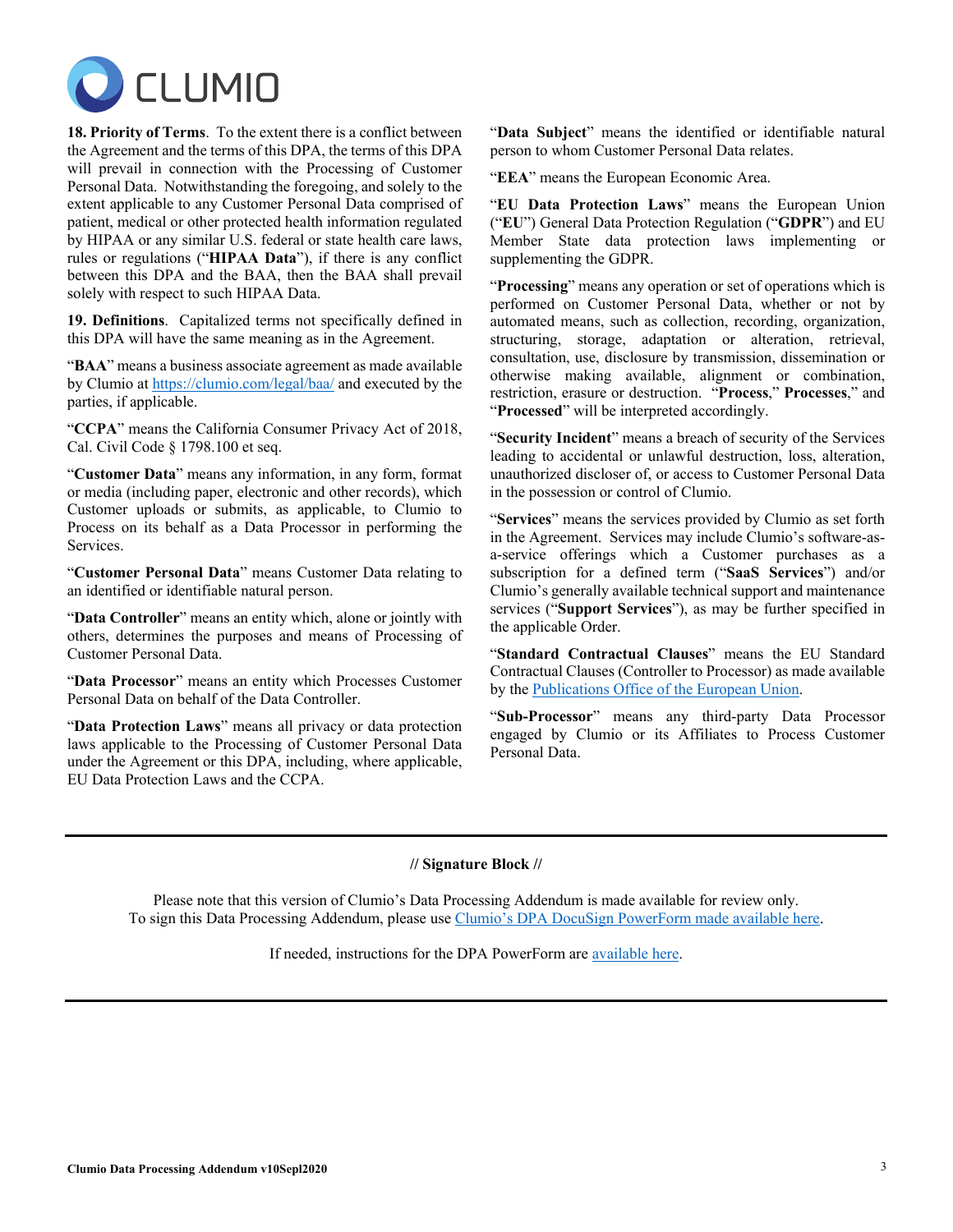

## **EXHIBIT A STANDARD CONTRACTUAL CLAUSES (PROCESSORS)**

For the purposes of Article 26(2) of Directive 95/46/EC for the transfer of personal data to processors established in third countries which do not ensure an adequate level of data protection:

> The entity identified as "Customer" in the DPA (the "**data exporter**")

> > and

Clumio, Inc. 4555 Great America Parkway, Suite 101 Santa Clara, California 95054, United States (the "**data importer**")

each a "party" and together "the parties,"

HAVE AGREED on the Contractual Clauses (the Clauses) in order to adduce adequate safeguards with respect to the protection of privacy and fundamental rights and freedoms of individuals for the transfer by the data exporter to the data importer of the personal data specified in Appendix 1.

**// Signature Block //**

Please note that this version of Clumio's Data Processing Addendum is made available for review only. To sign this Data Processing Addendum, please use [Clumio's DPA DocuSign PowerForm made available here.](https://na3.docusign.net/Member/PowerFormSigning.aspx?PowerFormId=8631a12c-1233-4f39-9383-bdff781564a7&env=na3&acct=0a6364de-1f27-41e9-bf13-aad2be73b3e1&v=2)

If needed, instructions for the DPA PowerForm ar[e available here.](https://clumio.com/legal/powerform-instructions/)